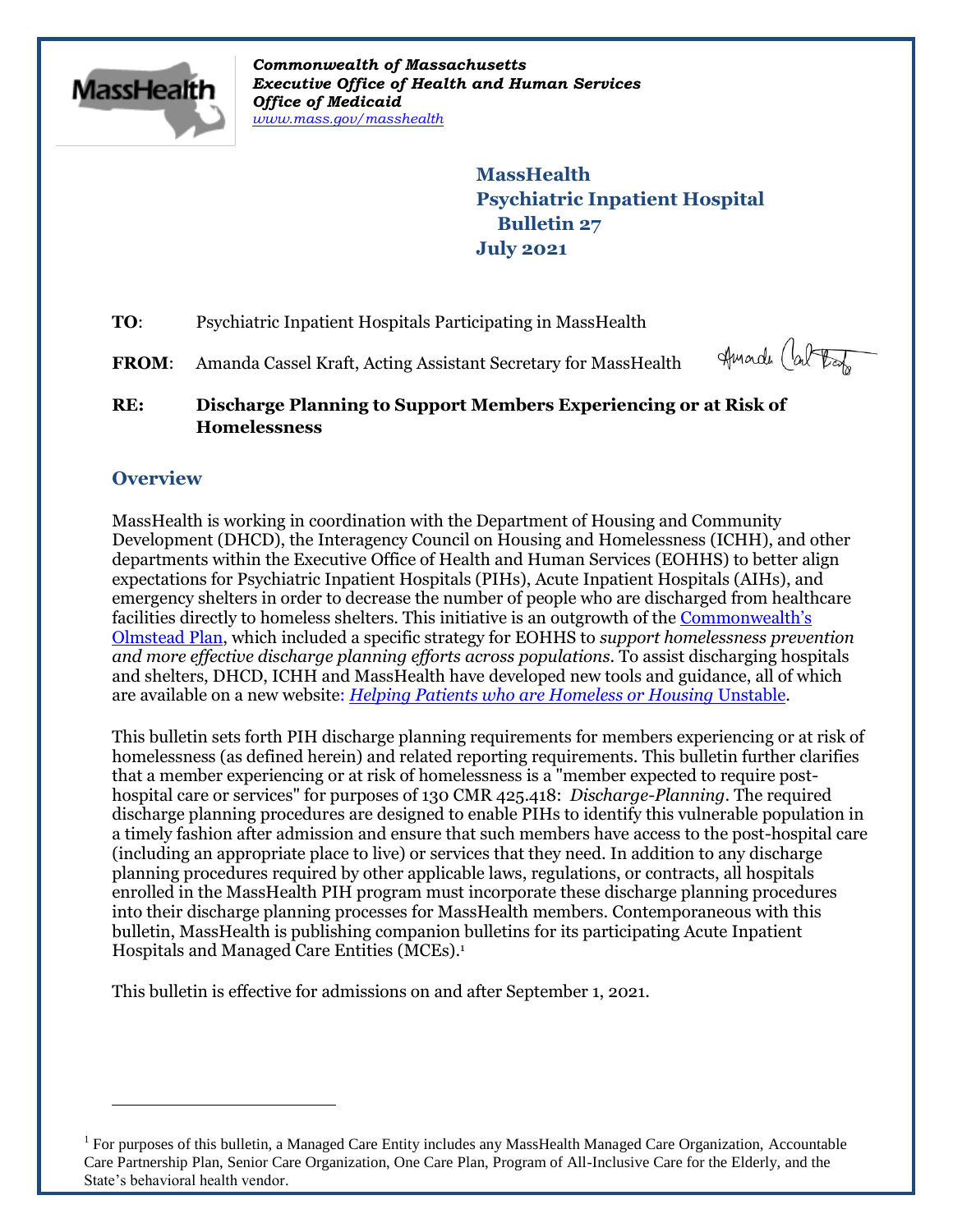**MassHealth Psychiatric Inpatient Hospital Bulletin 27 July 2021 Page 2 of 6**

## **Definitions**

 $\overline{a}$ 

- **A Member Experiencing Homelessness** is any member who lacks a fixed, regular, and adequate nighttime residence and who:
	- $\circ$  has a primary nighttime residence that is a public or private place not designed for or ordinarily used as a regular sleeping accommodation for human beings including a car, park, abandoned building, bus or train station, airport, or camping group; or
	- o is living in a supervised publicly or privately operated emergency shelter designated to provide temporary living arrangements, including congregate shelters, transitional housing, and hotels and motels paid for by charitable organizations or by federal, state, or local government programs for low-income individuals.
- **A Member at Risk of Homelessness** is any member who does not have sufficient resources or support networks (e.g., family, friends, faith-based or other social networks) immediately available to prevent them from moving to an emergency shelter or another place not meant for human habitation.

## **Discharge Planning Procedures for Members Experiencing or at Risk of Homelessness**

MassHealth regulations at 130 CMR 425.418 describe discharge planning requirements for members expected to require post-hospital care and services. As explained above, this bulletin clarifies that a member experiencing or at risk of homelessness is a "member expected to require post-hospital care and services" for purposes of those regulations. Building on those regulations, the required discharge planning procedures that follow are designed to enable PIHs to identify these members in a timely fashion after admission and ensure that such members have access to the posthospital care or services that they need, including an appropriate housing setting.

### **Discharge Planning Activities at the Time of Admission**

- At the time of admission, and as part of its general discharge planning processes, each PIH must assess each admitted member's current housing situation. At a minimum, the PIH must assess whether such member is experiencing or at risk of homelessness. To aid in this assessment, PIHs must also ensure that their discharge planning staff screen admission data, including but not limited to age, diagnosis, and housing status, within 24 hours of admission. For any member determined by the PIH to be experiencing or at risk of homelessness, the PIH must commence discharge-planning activities within three days of the member's admission.
- To assist in the discharge planning process for each member experiencing homelessness or at risk of homelessness, the PIH must, to the extent consistent with all applicable federal and state privacy laws and regulations,<sup>2</sup> invite and encourage the following persons to participate

 $2^2$  To the extent that any applicable federal or state privacy law or regulation requires member consent as a prerequisite to any activity described in this bulletin, the PIH must seek such consent.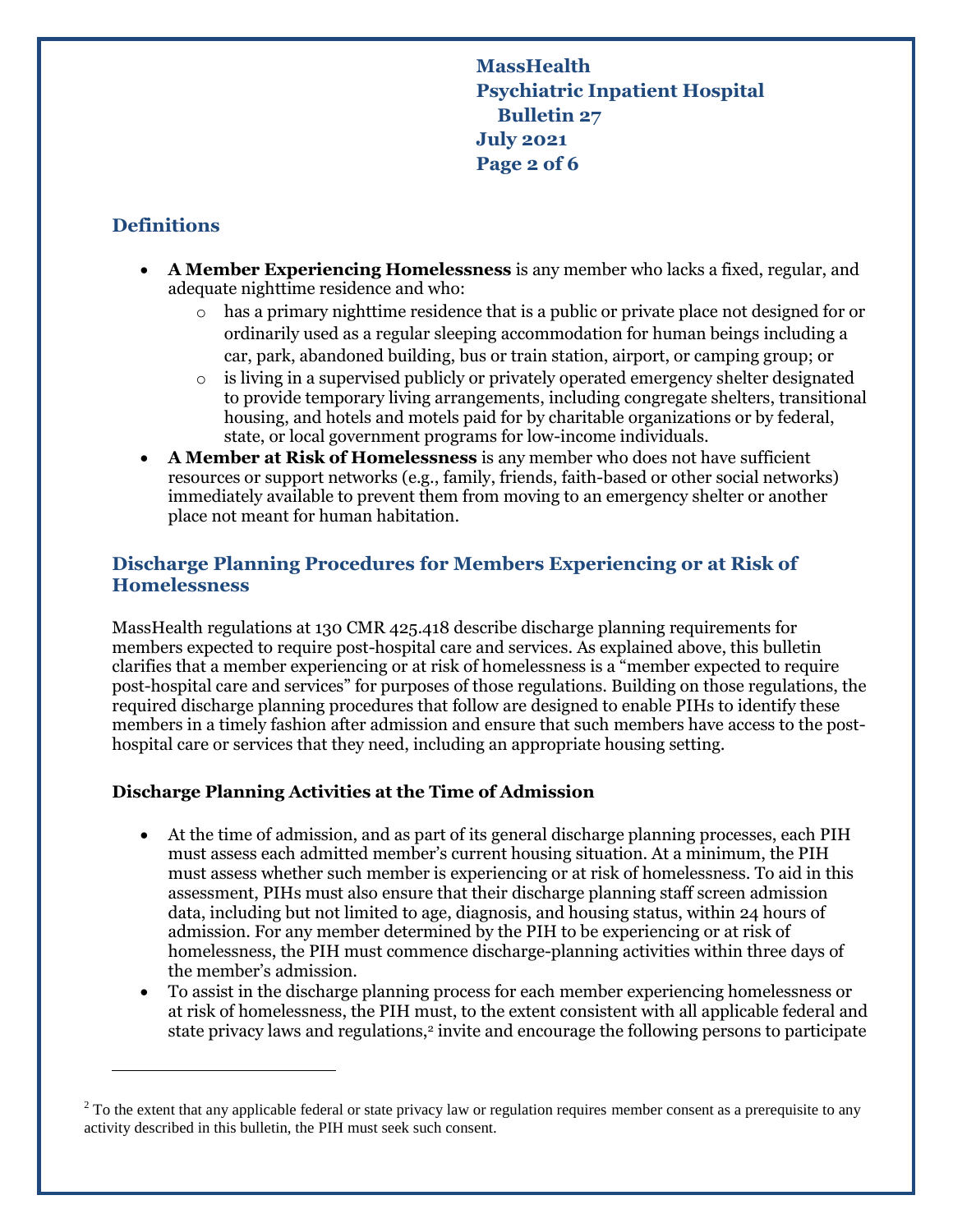**MassHealth Psychiatric Inpatient Hospital Bulletin 27 July 2021 Page 3 of 6**

in or otherwise contribute to such member's discharge planning activities: the member; the member's family members, guardians, primary care providers, behavioral health providers, key specialists, Community Partners, case managers or other representatives, emergency shelter outreach or case management staff, or care coordinators; and any other supports identified by the member. For any such member who is a client of the Department of Mental Health (DMH), the Department of Developmental Services (DDS), the Department of Children and Families (DCF), the Department of Youth Services (DYS), or the Massachusetts Rehabilitation Commission (MRC), the PIH must, to the extent consistent with all applicable federal and state privacy laws and regulations, invite and encourage designated staff from each such agency to participate in such member's discharge planning activities.

- For any member experiencing or at risk of homelessness enrolled with a MassHealth MCE, the PIH must contact the member's MCE to work together to identify resources to assist the member's housing situation.
- The PIH must determine whether any non-DMH, non-DDS, or non-MRC-involved member experiencing or at risk of homelessness may be eligible to receive services from some or all of those agencies. For any such member, the PIH must, within two business days of admission, and to the extent consistent with all applicable federal and state privacy laws and regulations, offer to assist the member with completing and submitting an application to receive services from DMH, DDS, or MRC, as appropriate. Please click the following links to obtain additional information about the process of applying to receive services from [DMH,](https://www.mass.gov/info-details/applications-for-dmh-services#:~:text=Contact%20Info%20-%20Where%20to%20Submit%20Your%20DMH,%20%20NEA.serviceauthapplications@mass.gov%20%201%20more%20rows) [DDS,](https://ddsmass.github.io/eligibility-guide/) and [MRC.](https://www.mass.gov/mrc-community-based-services)
- The PIH must determine whether any member experiencing or at risk of homelessness has any substance use disorder. For any such member, the PIH must contact the DPH-sponsored [Helpline](https://helplinema.org/) ((800) 327-5050), the statewide, public resource for finding substance use treatment, recovery options, and assistance with problem gambling. The Helpline's trained specialists will help the member understand the available treatment services and their options.
- For any member experiencing homelessness who is expected to remain in the PIH for fewer than 14 days, the PIH must contact:
	- $\circ$  The emergency shelter in which the member most recently resided, if known, to discuss the member's housing options post discharge; or
	- $\circ$  If the member has not resided in an emergency shelter, or if the emergency shelter in which the member most recently resided is unknown, the local emergency shelter to discuss the member's housing options post discharge.
	- o The names and contact information for emergency shelters is available via [https://hedfuel.azurewebsites.net/iShelters.aspx.](https://hedfuel.azurewebsites.net/iShelters.aspx)

### **Assessing Discharge Options**

- PIHs must ensure that their discharge planning staff are aware of and utilize available community resources to assist with discharge planning for members experiencing homelessness or at risk of homelessness. For example, PIHs must provide regular training to discharge planning staff on available resources and/or up-to-date resource guides. Various resources are available on *[Helping Patients who are Homeless or Housing Unstable](https://www.mass.gov/info-details/helping-patients-who-are-homeless-or-housing-unstable)*.
- PIHs must make all reasonable efforts to prevent discharges to emergency shelters of members who have skilled care needs, members who need assistance with activities of daily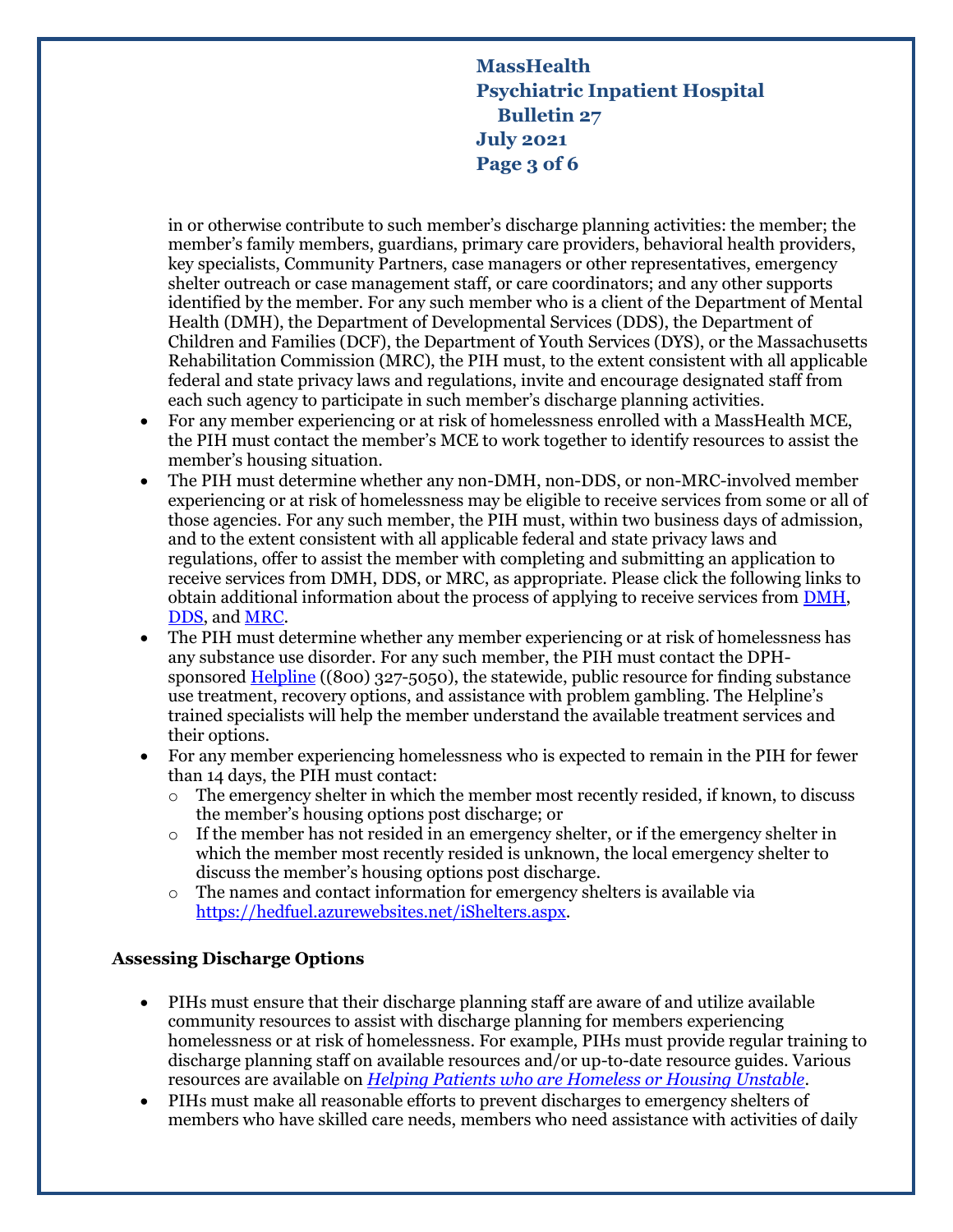# **MassHealth Psychiatric Inpatient Hospital Bulletin 27 July 2021 Page 4 of 6**

living, or members whose behavioral health condition would impact the health and safety of individuals residing in the shelter. For such members, PIHs should seek placement in more appropriate settings, such as DMH community based programs or skilled nursing facilities. EOHHS has established a [website](https://www.mass.gov/info-details/helping-patients-with-skilled-nursing-or-other-long-term-care-needs) to assist provider hospital discharge staff when helping patients with skilled nursing or other long term care needs. This website also includes information about EOHHS's new [Long Term Care Discharge Support Line.](https://www.mass.gov/info-details/helping-patients-with-skilled-nursing-or-other-long-term-care-needs#eohhs-long-term-care-discharge-support-line-)

- For certain members, discharge to an emergency shelter or the streets may be unavoidable. For example, certain members may choose to return to the streets or go to an emergency shelter despite the best efforts of the PIH. For these members, the PIH shall:
	- o Discharge the member only during daytime hours;
	- o Provide the member a meal prior to discharge;
	- $\circ$  Ensure that the member is wearing weather appropriate clothing and footwear;
	- o Provide the member a copy of their health insurance information;
	- o To the extent clinically appropriate and consistent with all applicable laws and regulations, provide the member with a written copy of all prescriptions and at least one week's worth of filled prescription medications;
	- o If the member is to be discharged to an emergency shelter:
		- Provide at least 24 hours advance notice to the shelter prior to discharge;
		- Provide the member with access to paid transportation to the emergency shelter;
		- Ensure that the shelter has an available bed for the member. In the event that a shelter bed is unavailable on the planned discharge date, but a bed will be available soon, the PIH should delay discharge until a bed is available. In these cases, the PIH should bill MassHealth at the administrative day rate for each such day on which the member remains in the PIH, in accordance with the Psychiatric Hospital Request for Applications and Contract (RFA).

### **Tracking and Reporting Discharge Planning Activities**

- PIHs must document in each member's medical record all efforts related to the discharge planning activities described above, including options presented to the member and, if applicable, the member's refusal of any alternatives to discharge to the streets or emergency shelters.
- PIHs must track discharges of members to local emergency shelters or the streets in a form, format, and cadence to be specified by MassHealth.

## **Available Resources**

As part of the collaborative effort with DHCD and ICHH, MassHealth has jointly developed a Discharge Planning Toolkit – a series of guidance documents and technical assistance products. The section below provides an overview of these tools, all of which incorporate the protocols described above.

All of these materials can be accessed online at new website: *[Helping Patients who are Homeless or](https://www.mass.gov/info-details/helping-patients-who-are-homeless-or-housing-unstable)  [Housing Unstable](https://www.mass.gov/info-details/helping-patients-who-are-homeless-or-housing-unstable)*. This website includes resources, information, and a support line to assist hospital staff in placing individuals who are experiencing or at risk of homelessness.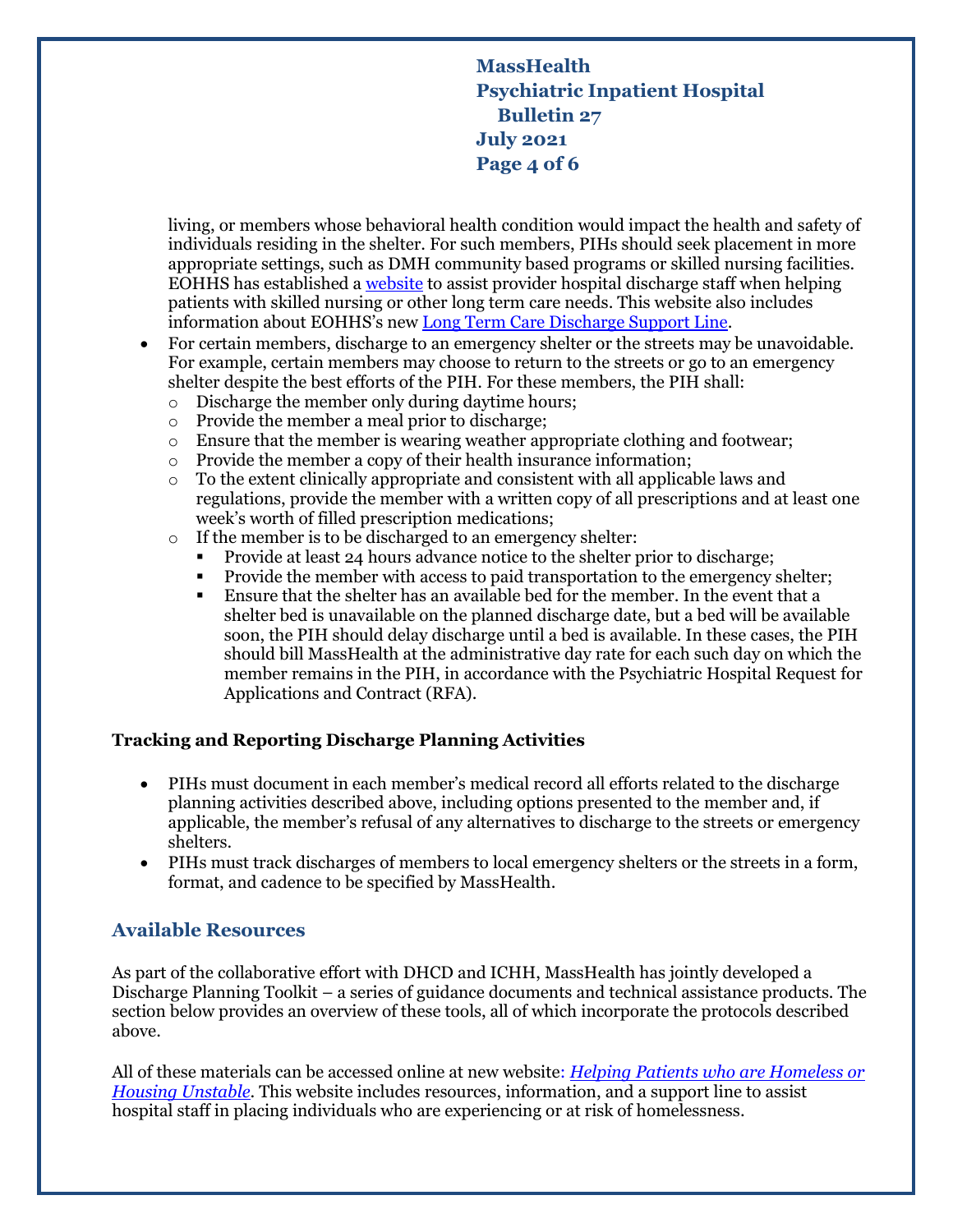**MassHealth Psychiatric Inpatient Hospital Bulletin 27 July 2021 Page 5 of 6**

#### *Housing Tool for Housing Discharge Staff*

Housing resources, particularly during the COVID-19 pandemic, can be challenging to navigate. This online decision tree can help guide hospital discharge staff when working with a member experiencing or at risk of homelessness by providing specific action steps tailored to the individual's unique situation. A short companion video provides instructions for using the Housing Tool.

### *DHCD Letter to Individual Emergency Shelter Providers*

This newly released letter outlines DHCD's expectations and requirements for providers that operate emergency shelters for individuals experiencing homelessness with regards to communicating and collaborating with provider hospital discharge staff. Highlights of the letter include reminders that emergency shelters may not place geographic/community of origin restrictions on access, and may not refuse entry to individuals taking prescribed medications, including opiates, oxygen, and benzodiazepines. In addition, DHCD guidance encourages shelters to be prepared to receive and be receptive to inquiries from provider hospitals who may have an individual that previously resided in a shelter by sharing information about the individual's housing history and any other support systems they may have (family, friends, case managers, housing leads, etc.).

#### *ICHH Letter to State Agency Stakeholders*

This letter from ICHH provides the context for the renewed focus on the intersection between facility discharges and homelessness.

#### *Reporting Form for Inappropriate Discharge to Adult Individual Shelter*

To develop more robust information related to discharges from facilities into shelters, DHCD, in consultation with ICHH and MassHealth have developed a Discharge Reporting Form for shelters to complete for any situations in which an individual may have been inappropriately discharged from a hospital to a shelter. This information will help guide future policy discussions and inform hospital practices.

### *Finding Alternatives to Shelter: A Discussion Guide for Hospital Discharge Staff and Shelter Realities*

The following documents are helpful tools to use during discharge to identify possible housing solutions other than shelter. *Finding Alternatives to Shelter: A Discussion Guide for Hospital Discharge Staff* provides examples of specific prompts and questions to help facilitate an in-depth iterative conversation between discharge staff and a member about possible housing options during discharge. *Shelter Realities* provides clear information about things for a member to consider before choosing to discharge to shelter, including space configurations (e.g., beds, privacy, storage), and operations (e.g., rules around daytime hours, time limits).